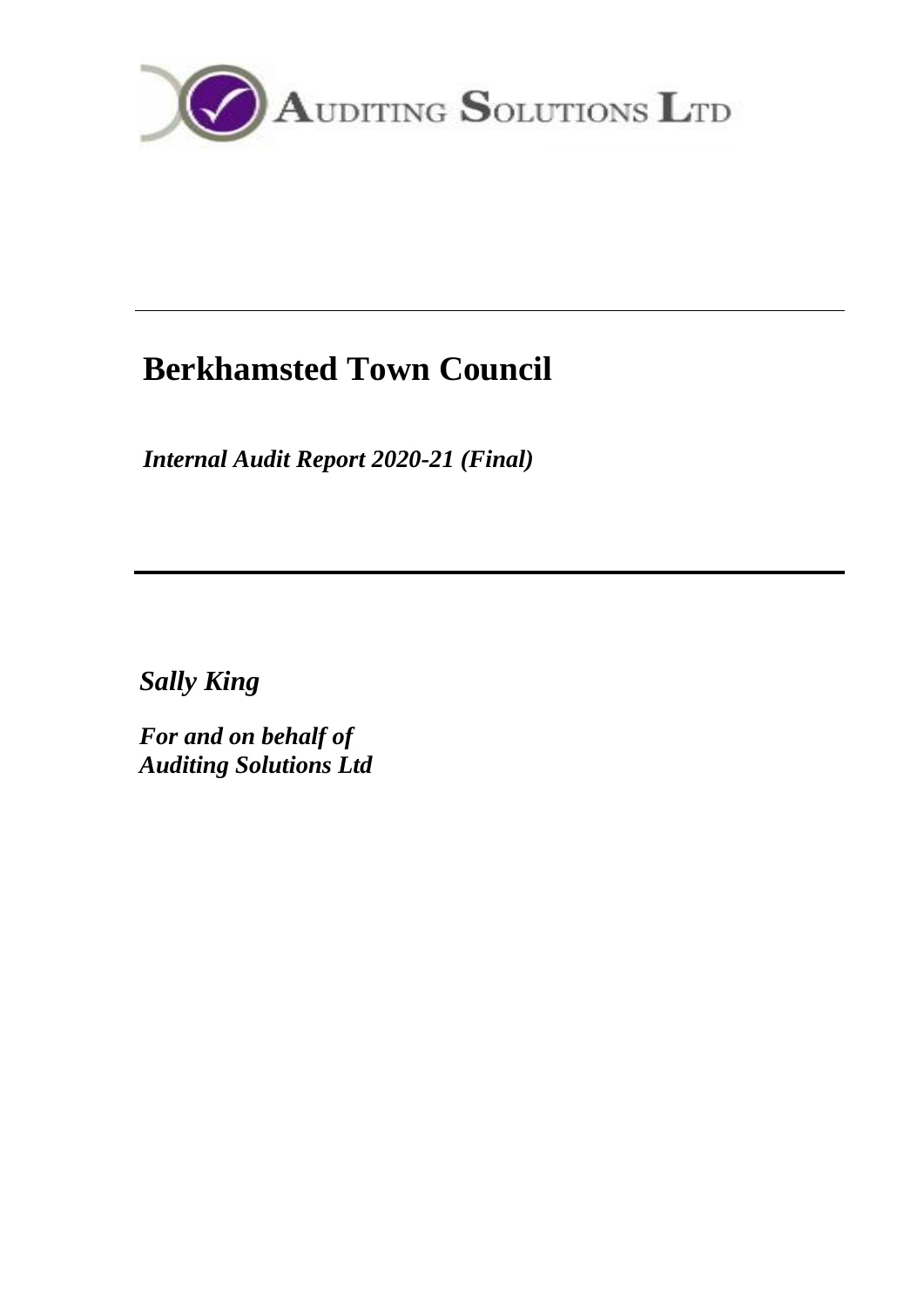### **Background**

All town and parish councils are required by statute to make arrangements for an independent internal audit examination of their accounting records and system of internal control and for the conclusions to be reported each year in the Annual Return. Auditing Solutions Ltd has provided this service to the Council since 2008-09.

This report sets out the work undertaken in relation to the 2020-21 financial year, during the course of our visits to the Council, which took place on  $3<sup>rd</sup>$  December 2020 and  $11<sup>th</sup>$  May 2021.

### **Internal Audit Approach**

In undertaking our review for the year to date, we have again had regard to the materiality of transactions and their susceptibility to potential misrecording or misrepresentation in the year-end Statement of Accounts/Annual Return. Our programme of cover has again been designed to afford appropriate assurance that the Council's financial systems remain robust and operate in a manner to ensure effective probity of transactions and to afford a reasonable probability of identifying any material errors or possible abuse of the Council's own and the national statutory regulatory framework. The programme is also designed to facilitate our completion of the 'Internal Audit Report' in the Council's Annual Return, which requires independent assurance over a number of internal control objectives.

## **Overall Conclusion**

We have concluded that, on the basis of the programme of work undertaken this year to date, the Council has maintained more than adequate and effective internal control arrangements. We thank the Clerk and his staff for their assistance, which has ensured the smooth progress of our review.

Consequently, we have completed and signed the 'Internal Audit Report' as part of the year's AGAR process having concluded that, in all significant respects, the internal control objectives set out in that report were achieved throughout the financial year to a standard adequate to meet the needs of the Council.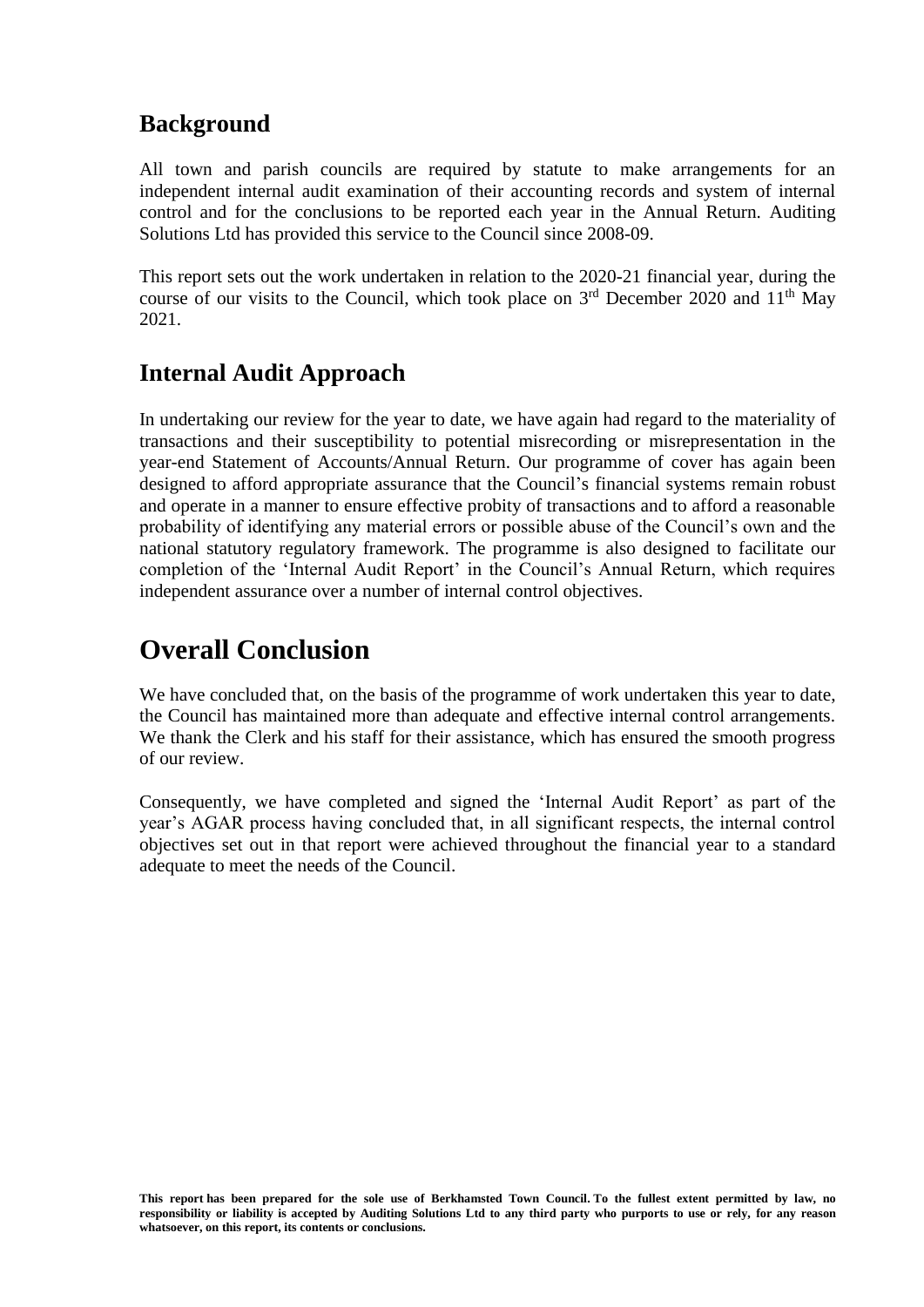# **Detailed Report Maintenance of Accounting Records & Bank Reconciliations**

Our objective here is to ensure that the accounting records are being maintained accurately and currently and that no anomalous entries appear in cashbooks or financial ledgers. We note that RBS accounting software is now being used and the Council continues to operating bank accounts at NatWest supplemented by savings accounts with Santander, Cambridge Building Society and Shawbrook. We also note that the there is also a Corporate savings account with the Saffron Waldon Building Society. DCK accounting provide support with the year-end close-down and accounts.

We have:

- $\triangleright$  Ensured that an appropriate nominal coding structure remains in place;
- ➢ Verified the opening trial balance detail with the closing balances disclosed in the 2019-20 Statement of Accounts and Annual Return;
- $\triangleright$  Ensured that the financial ledger remains in balance at the present date;
- ➢ Checked and agreed three months' transactions in the Council's NatWest Current and Interest Bearing Accounts for the month of April, August 2020 & March 2021. Agreeing detail to the relevant bank statements, including all inter account transactions;
- $\triangleright$  Reviewed the detail on bank reconciliations as at 31<sup>st</sup> March 2021 to ensure that no longstanding cheques or other anomalous reconciling entries are apparent. We note that there is one out of date cheque outstanding for £75.00, this payment will be reissued.
- $\triangleright$  Verified the year-end bank balances for all bank accounts, ensuring the accurate disclosure of the combined balance in the year-end Accounts & AGAR.
- $\triangleright$  The Council changed from Cheques to online banking in November 2020. We are pleased to note that robust approval and payment procedures have been implemented. The Finance Officer posts the payments to Nat West, they are then approved by 2 Councillors on a rota basis and finally they are released by Clerk or Deputy Clerk.

#### *Conclusion*

*We are pleased to report that no matters have arisen in this area of our review process warranting formal comment or recommendation; we have ensured the accuracy of the year-end balances reported in the detailed Statement of Accounts and AGAR.*

### **Review of Corporate Governance**

Our objective is to ensure that the Council has robust corporate governance documentation and processes in place, and that, as far as we may reasonably be expected to ascertain (as we do not attend Council or Committee meetings) all meetings are conducted in accordance with the adopted Standing Orders and no actions of a potentially unlawful nature have been or are being considered for implementation. We have: -

➢ We have competed examination of the minutes of the Full Council and its Standing Committees (with the exception of Planning) for the current year. to identify whether or not any issues exist that may have an adverse effect, through litigation or other causes, on the Council's future financial stability;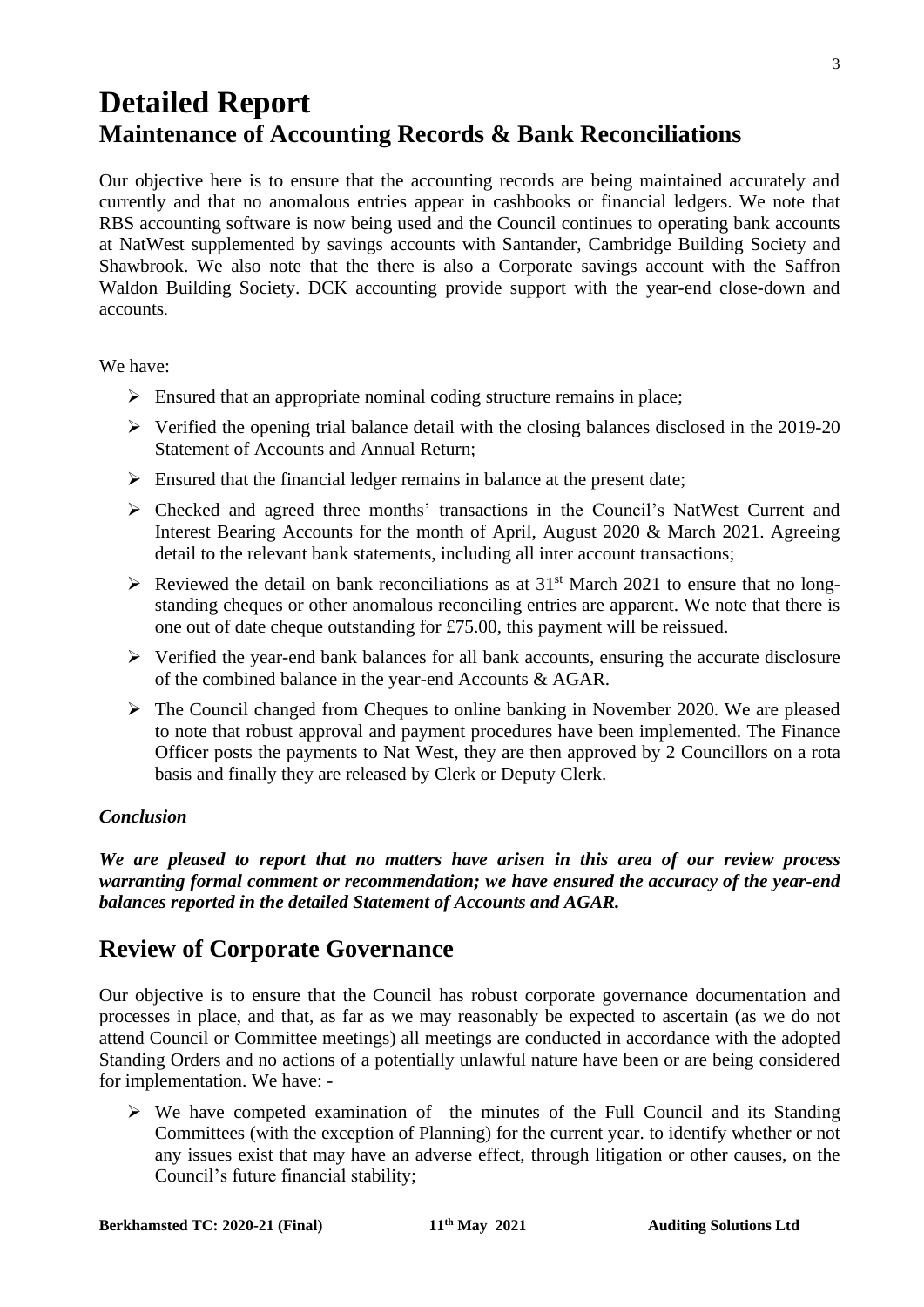- ➢ Noted that Financial Regulations were reviewed and amended to remove the temporary use of DCK by Council at their meeting on 23rd November 2020 (minute ref FC 160/20).
- ➢ Further noted that Standing Orders were reviewed and re-adopted by Council at their meeting on  $18<sup>th</sup>$  May 2020 (minute ref FC 45/20).
- $\triangleright$  Reviewed the external auditor's report, issued since our last visit, to confirm they are raising no matters regarding the Councils accounts and governance.

#### *Conclusions*

#### *We are pleased to report that no issues have been identified in this area, warranting further comment.*

### **Review of Expenditure**

Our aim here is to ensure that: -

- ➢ Council resources are released in accordance with the Council's approved procedures and approved budgets;
- $\triangleright$  Payments are supported by appropriate documentation, either in the form of an original trade invoice or other appropriate form of document confirming the payment as due and/or an acknowledgement of receipt, where no other form of invoice is available;
- ➢ All payments are being reported to Council;
- ➢ VAT has been calculated correctly for periodic recovery;
- $\triangleright$  All discounts due on goods and services supplied are identified and appropriate action taken to secure the discount; and
- $\triangleright$  That all payments have been coded appropriately.

To confirm compliance with the above criteria, we have selected a sample of 47 payments processed to  $31<sup>st</sup>$  March 2021 including all those individually in excess of £1,500, together with a more random selection of every  $25<sup>th</sup>$  payment irrespective of value. Our test sample totals £124,954.46 in value and equates to 78.6% of all non-pay related payments in the financial year.

We note that Council continues to receive a copy of details of all payments made in excess of £500 which details, to comply with the requirements of the Local Government Transparency Code 2015, are also published on the Town Council website. The Finance & Policy Committee continues to receive a full list of receipts and payments at each meeting and this is also published on the Town Council website as an addendum to the publishing of the agendas for those meetings.

We further note that VAT Returns have been submitted electronically to HMR&C to March 2021.

#### *Conclusions*

*We are pleased to report that no issues have been identified in this area of our review process warranting formal comment or recommendation.*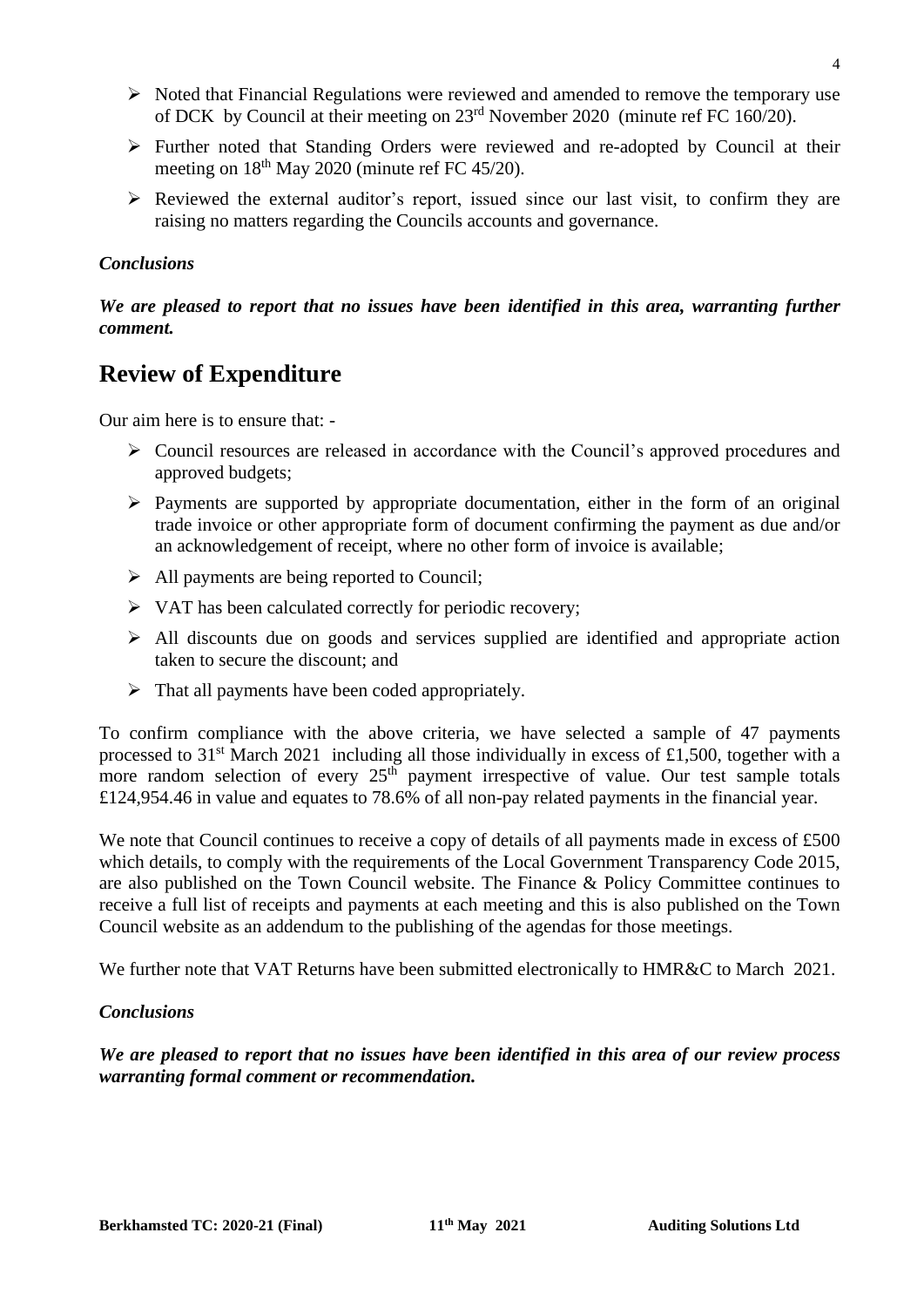### **Assessment and Management of Risk**

Our aim here is to ensure that the Council has put in place appropriate arrangements to identify all potential areas of risk of both a financial and health and safety nature, whilst also ensuring that appropriate arrangements exist to monitor and manage those risks identified in order to minimise the opportunity for their coming to fruition.

- ➢ We have noted that the Risk Assessment was reviewed, approved and adopted approved by Full Council at their meeting on 29<sup>th</sup> March 2021 minute Ref FC 40/21 (ii).
- $\triangleright$  We further note that the Council's insurance cover has been provided by Hiscox: we have examined the current year's policy schedule which is effective to 31<sup>st</sup> May 2021 and consider that appropriate cover is in place regarding Employer's and Public Liability both set at £10 million; Fidelity Guarantee cover has been increased to £800k, which we now consider adequate in view of the amount of reserves held.

#### *Conclusions*

*We consider that the Council has effective risk management processes in place.*

### **Review of Income**

In considering the Council's income streams, we aim to ensure that robust systems are in place to ensure the identification of all income due to the Council from its various sources, to ensure that income is invoiced in a timely manner and that effective procedures are in place to pursue recovery of any outstanding monies due to the Council.

We note that, in addition to the precept and concurrent service payments from Dacorum Borough Council, the Council receives income from their allotments.

The Council currently operates four allotment sites and the allotment year commences on 1st September each year. Allotment records are kept on bespoke allotment software and allotment rental invoices are issued on Colony Enterprise Allotment System and the income is posted to RBS accounting software.

#### *Conclusions*

*We are pleased to report that no matters have arisen in this area of our review process warranting formal comment or recommendation.*

### **Petty Cash Account & Fuel Cards**

A limited petty cash account is in operation at the Council's office which holds a main petty cash float and also has a supplementary petty cash float both of which are on a "topped up as and when" required. A physical check of the cash held was undertaken at our final visit.

The Council holds a fuel card, we are pleased to note the receipts are attached the invoice when received.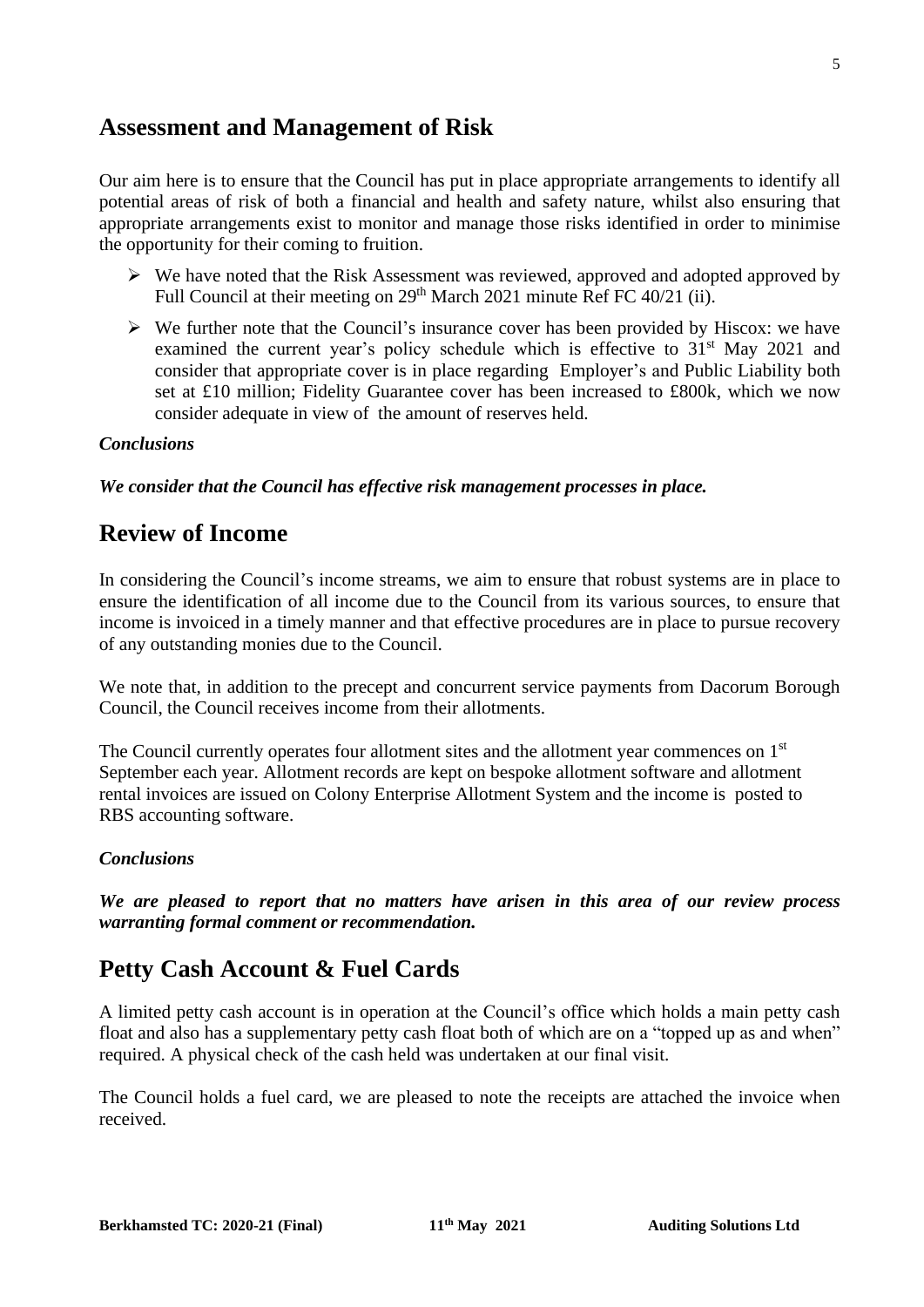#### *Conclusions*

*We are pleased to report that no matters have arisen in this area of our review process warranting formal comment or recommendation.*

### **Salaries and Wages**

We note that the Council outsources production of its monthly payroll for all its employees to Messrs David Lindon & Co. In examining the Council's payroll function, we aim to confirm that extant legislation is being appropriately observed as regards adherence to the requirements of HM Revenue and Customs (HMRC) legislation and the deduction and payment over of income tax and NI contributions, together with meeting the requirements of the local government pension scheme, as most recently further amended as regards employee contribution bandings. To meet this objective, we have examined the April 2020 and August 2020 salary documentation as below:

- ➢ Checking that staff gross pay is calculated accordingly by reference to the approved pay scales;
- ➢ Checking to ensure that the correct Income Tax codes and National Insurance Tables are being applied correctly, the latter dependent on whether or not the employee is contributing to the LGPS;
- $\triangleright$  Checking to ensure that the appropriate percentage superannuation deductions have been applied in accord with the updated salary bandings where applicable; and
- $\triangleright$  Reconciling the net pay and employer's "on costs" to that recharged by the bureau provider.

#### *Conclusions*

*We are pleased to report that no issues have been identified in this area of our review process warranting formal comment or recommendation.*

### **Investments and Loans**

Our objectives here are to ensure that the Council is investing "surplus funds", be they held temporarily or on a longer term basis, in appropriate banking and investment institutions, that an appropriate investment policy is in place, that the Council is obtaining the best rate of return on any such investments made, that interest earned is brought to account correctly and appropriately in the accounting records and that any loan repayments due to or payable by the Council are transacted in accordance with the relevant loan agreements.

We have previously noted that the Council has invested the balances of its "surplus" funds in varying banking institutions currently Santander Bank, Shawbrook Bank, Cambridge Building Society and Saffron Waldon Building Society. We are pleased to note Council has an investment strategy in place.

The Council currently has no loans outstanding either from or with third parties.

#### *Conclusion*

*We are pleased to report that no issues have been identified in this area of our review process warranting formal comment or recommendation.*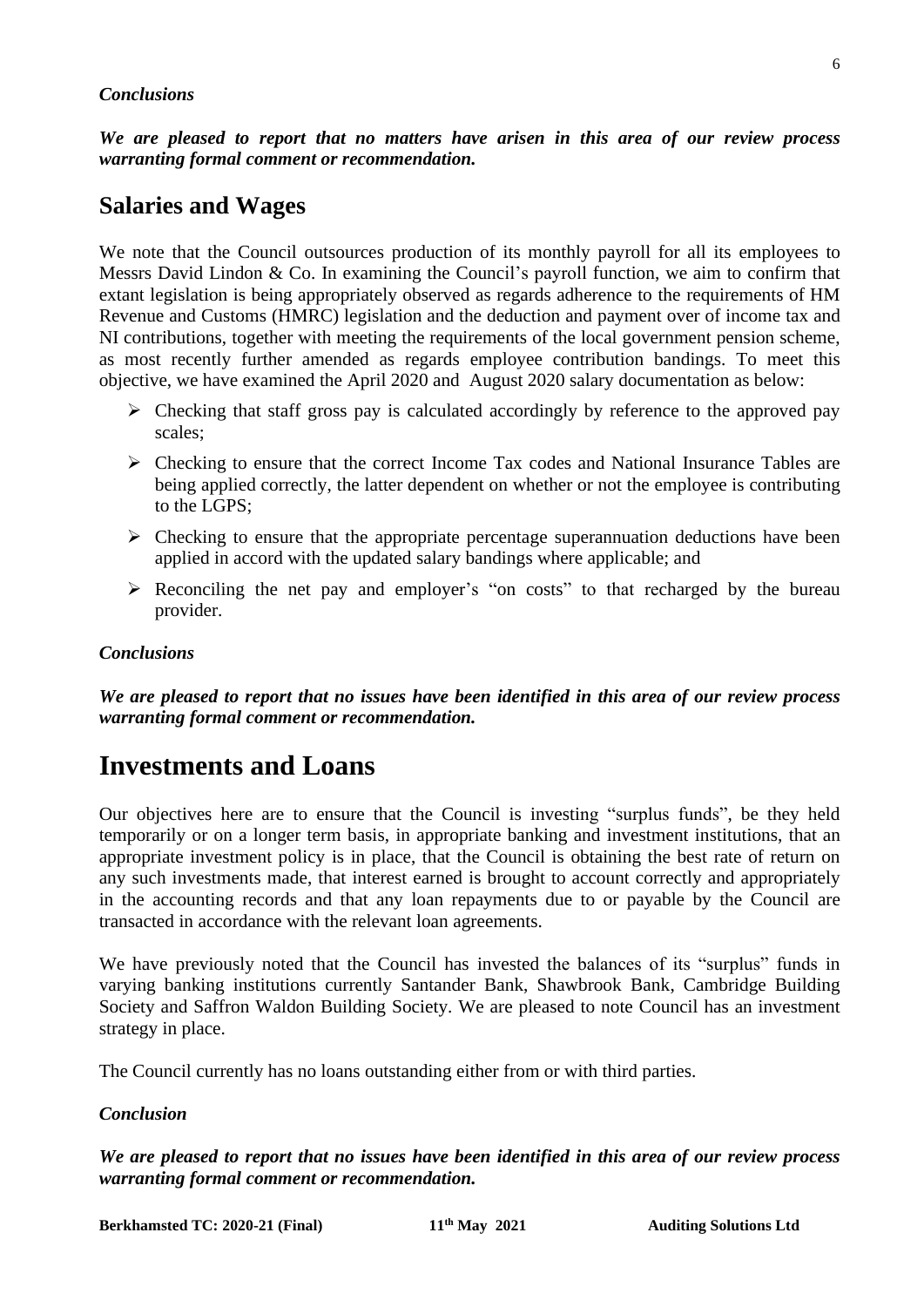7

### **Budgetary Control and Reserves**

We aim in this area of our work to ensure that the Council has appropriate procedures in place to determine its future financial requirements leading to the adoption of an approved budget and formal determination of the amount to be precepted on the District Council; that effective arrangements are in place to monitor budgetary performance throughout the financial year and that the Council has identified and retains appropriate reserve funds to meet future spending plans. We have;

- $\triangleright$  Confirmed that the precept of £294,069 was approved by Council at their meeting held on  $11<sup>th</sup>$  January 2021, minute FC 12/21 (ii). This was after consideration of paper submitted from F & P Committee outlining the budget for 2021-22. It's represents a 0% increase on the previous financial year.
- $\triangleright$  Noted from our review of the minutes that members continue to be provided with regular management accounting information;

Finally, we note that, as at 31st March 2021, The balance of general reserves is £200,103 this equates to nearly just over 8 months expenditure and is over the guidelines of between three and six months revenue spending.

#### *Conclusions*

*We are pleased to report that no matters have arisen in this area of our review process warranting formal comment or recommendation.*

### **Asset Register**

The Governance and Accountability Manual requires all councils to develop and maintain a register of assets identifying detail of all land, buildings, vehicles, furniture and equipment owned by the Council.

We note that the Council maintains an asset register on an excel spreadsheet, we are pleased to note that the Council has updated the register to include additions and disposals in 2020/21.

#### *Conclusions*

*We are pleased to report that there are no significant issues arising in this area of our review process warranting formal comment or recommendation. We have ensured the appropriate recording of these assets in the AGAR.* 

### **Statement of Accounts and Annual Return**

The Accounts and Audit Regulations require all Councils to prepare annually a Statement of Accounts in the AGAR, which now forms the statutory Accounts subject to external audit scrutiny and certification.